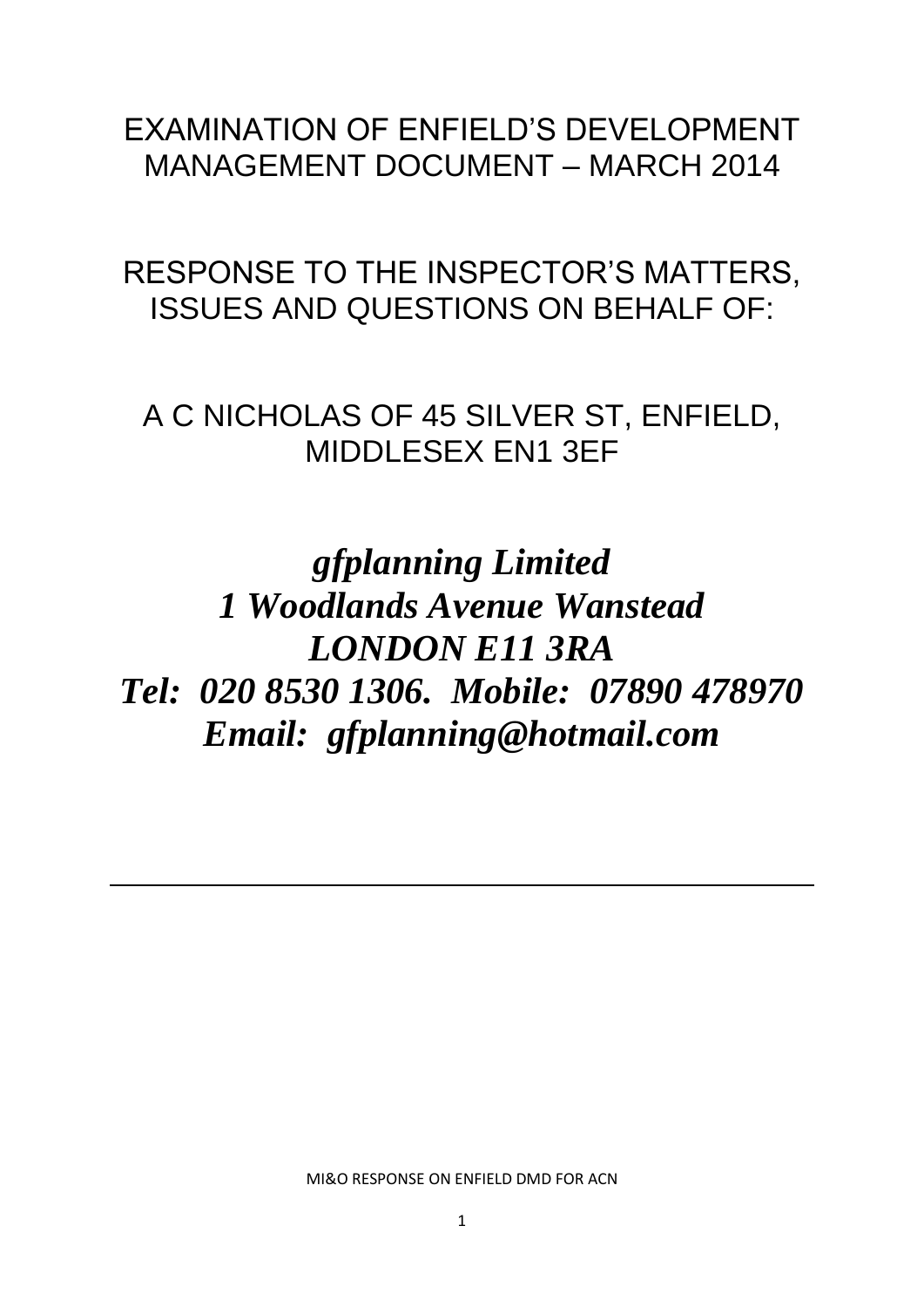# **Matter 1: The Duty to Co-operate and Legal Requirements**

# Question 7

1. There is no DMD policy which confirms the presumption in favour of sustainable development as set out in the NPPF. Paragraph 1.3.2.1 of the DMD is the only reference and is too vague as follows*: '...the Council will take a positive approach that reflects the presumption in favour of sustainable development contained in the National Planning Policy Framework'*

A specific policy should be includes as follows: '*Sustainable development that is in accordance with the provisions of this plan will be approved without delay'*

2. As set out below the following policies do not conform to the NPPF:

- DMD1
- $\bullet$  DMD2
- DMD5
- DMD8
- $\bullet$  DMD22
- $\bullet$  DMD49
- DMD83
- DMD89

They should be amended as suggested below.

# Question 9

Policy DMD38 is contrary to legislation and advice on design and access statements (The Town and Country Planning (Development Management Procedure) (England) Order, 2010 and the National Planning Practice Guidance, 2014).

It should be amended as suggested.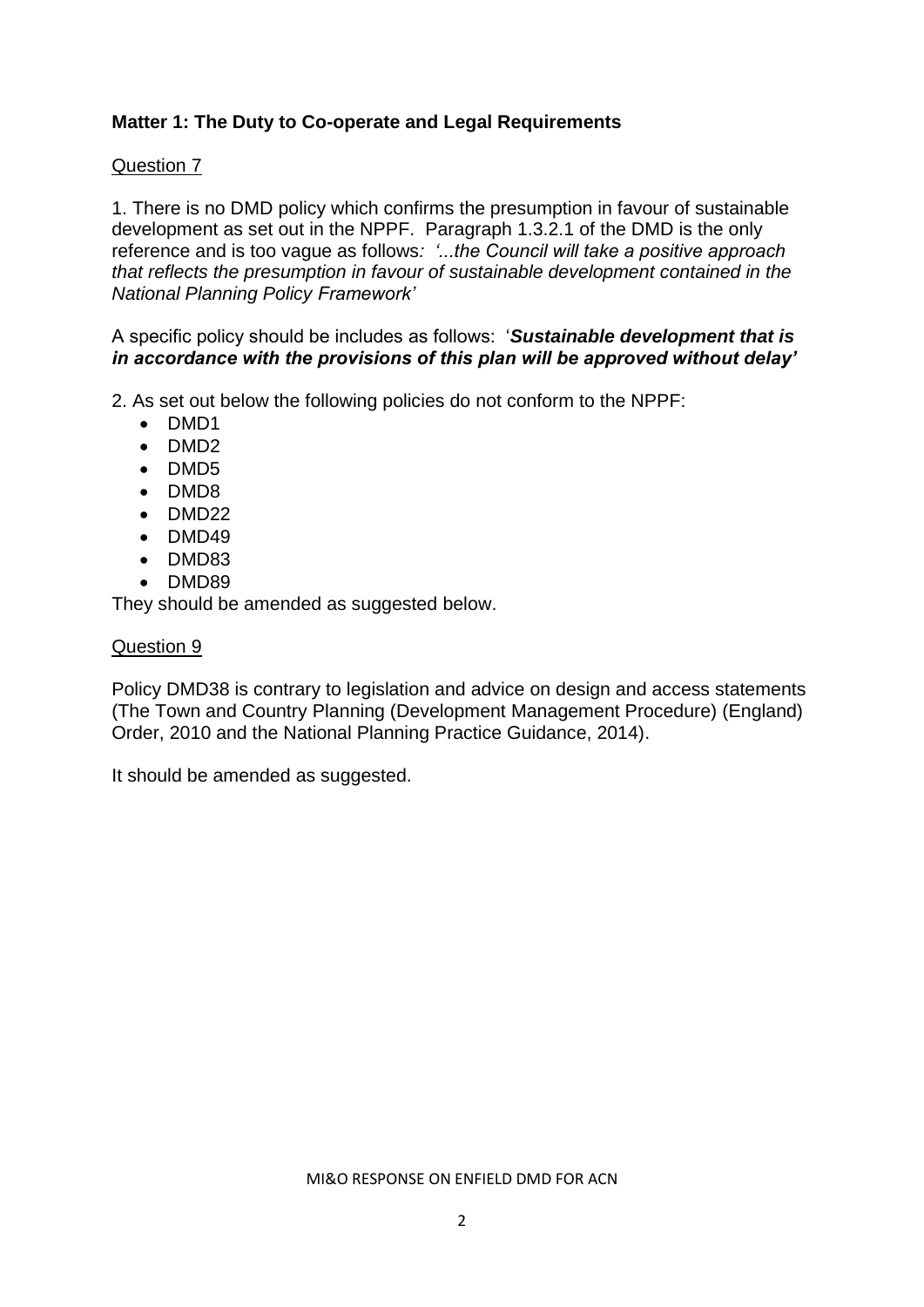# **Matter 2: Housing and Community Facilities**

# Question 2

The only reference to development viability in policy DMD1 is in the context of the desired tenure mix. Development viability should also determine the overall amount of affordable housing provided. The policy should explicitly state that a lower level of affordable housing will be accepted when development viability justifies it. There should be the following clause '*c. the financial viability of the proposed development'*

There is no reference to development viability in policy DMD2. This policy should be prefaced with the words '*Subject to development viability...*

This will bring the policies into line with the NPPF (paragraph 173).

## Question 3

The figure of 20% in criterion b of policy DMD5 is arbitrary and too prescriptive. It is contrary to London Plan Housing SPG that advises that locally restrictive policies, including those based on 'conversion quotas' should not be applied along transport corridors or within reasonable walking distance of a town centre without a robust justification.

The DMD contains no justification for this figure, which appears to be a hangover from appendix A1.9 of the Unitary Development Plan (appendix 1).

Criterion b should be amended as follows:

#### *b. Not harm the residential character of the area or result in an excessive number or clustering of conversions. The number of conversions: must not exceed 20% of all properties along any road; and only 1 out of a consecutive row of 5 units may be converted*

This will bring the policy into line with the SPG and the NPPF (paragraph 174).

## Question 4

The London Plan density matrix is only a guide, as it appears in the text of that plan rather than within a policy.

Therefore, the second sentence of the first paragraph of policy DMD6 should be amended to read: *'Development will be permitted having regard to the London Plan density matrix and where the following criteria are met...'*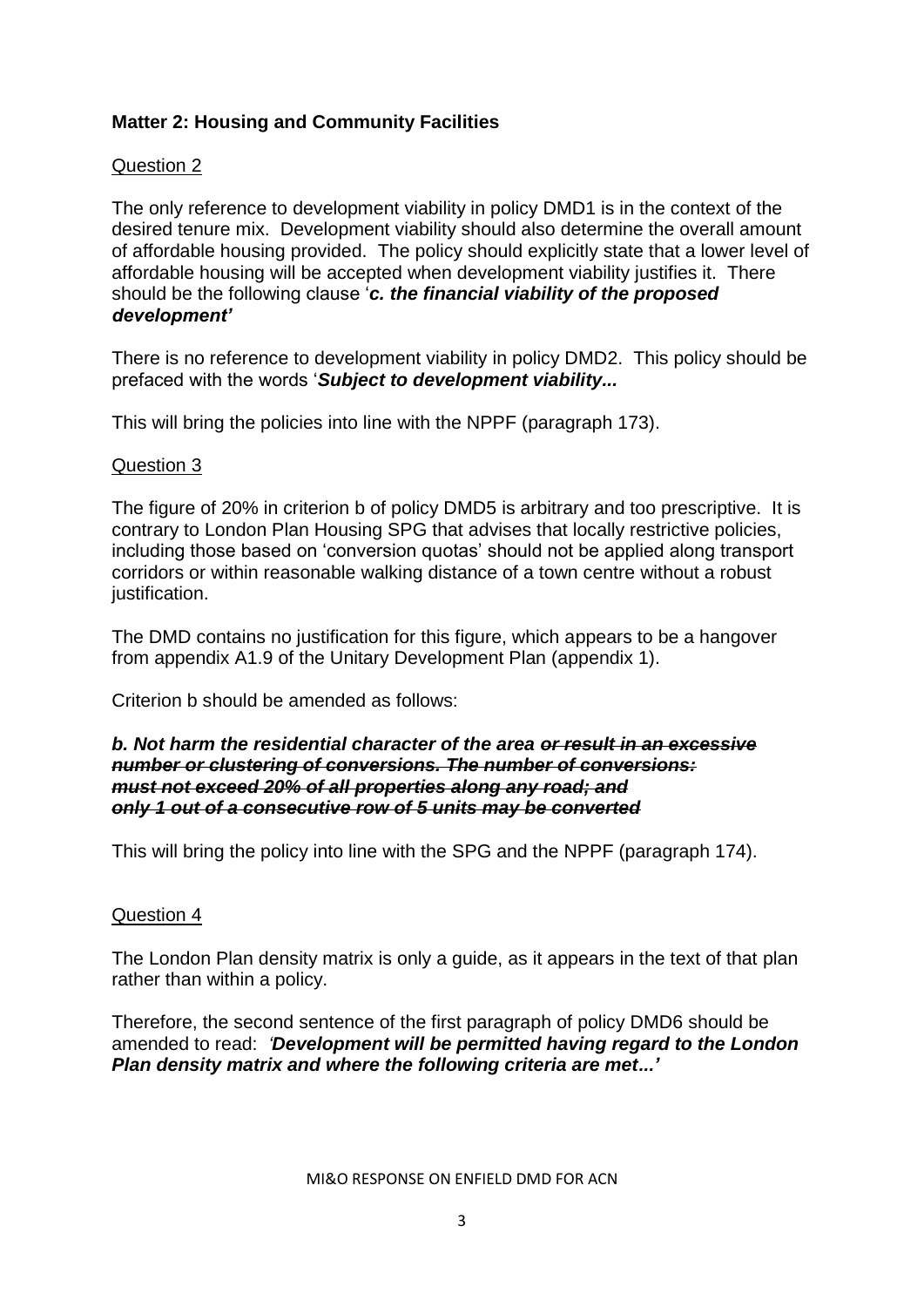# Question 5

Policy DMD8 is too prescriptive. The first sentence should read:

*New residential development will normally be permitted if all of the following relevant criteria are met. All development should*

The individual criteria should read as follows:

*d. Normally meet or exceed minimum space standards in the London Plan and London Housing Design Guide*

*e. Provide a well-designed, flexible and functional layout, with adequately sized rooms having regard to the London Housing Design Guide.*

The London Housing Design Guide is only guidance.

Otherwise, it is possible that the blanket application of this policy could prejudice the deliverability of housing over the plan period, particularly on small or difficult sites.

This will bring the policy into line with the NPPF (paragraph 174).

#### Question 6

Criterion b of policy DMD9 should read: '*Is not significantly overlooked by surrounding development'*

Criterion e should be deleted.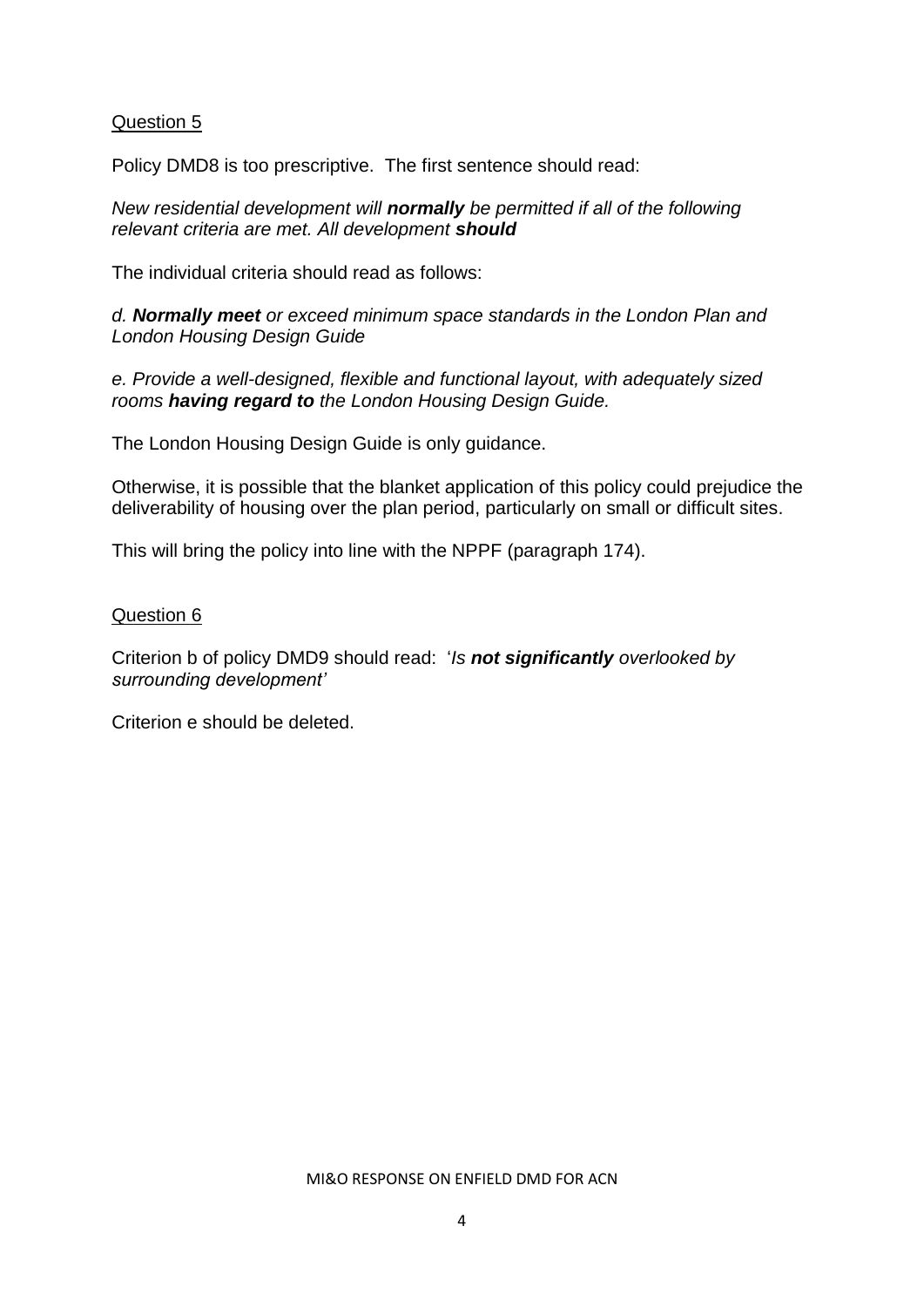# **Matter 3: Enfield's Economy, Town Centres and Shopping**

#### Question 4

Policy DMD22 should be amended as follows:

*'Proposals involving a change of use that would result in a loss or reduction of employment outside of Strategic Industrial Locations (SIL) or Locally Significant Industrial Site (LSIS) will be refused, unless it can be demonstrated that the site is no longer suitable or viable for its continued use'.*

This will bring the policy into line with the NPPF (paragraphs 22 and 173).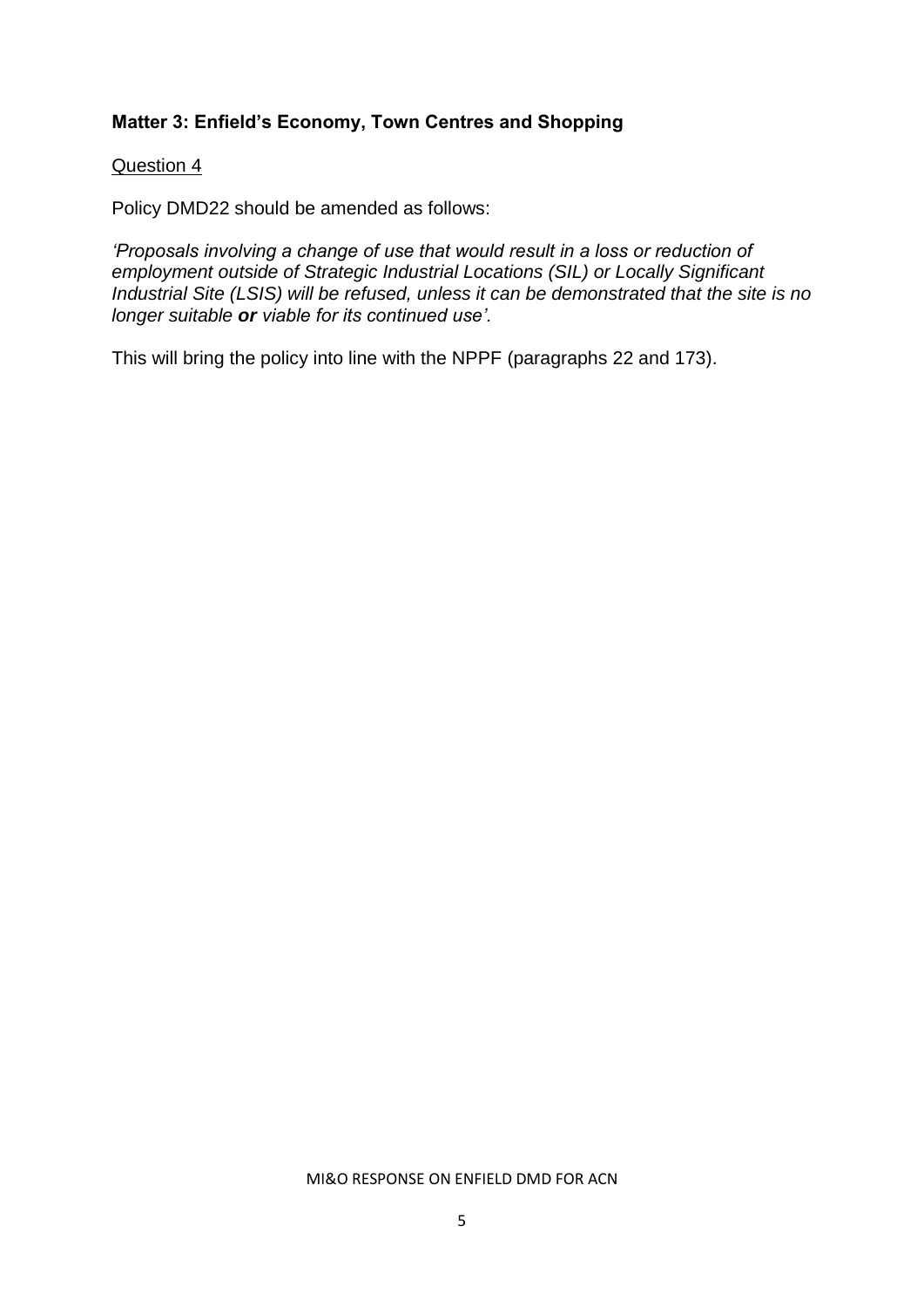# **Matter 4: Design and Heritage**

#### Question 1

Criterion 2 of policy DMD38 is overly onerous and goes beyond national requirements. It should be amended to read: *The Design and Access Statement should meet national requirements as set out in relevant legislation and national policy and advice*

Paragraph 6.1.11 goes beyond national requirements and should be deleted.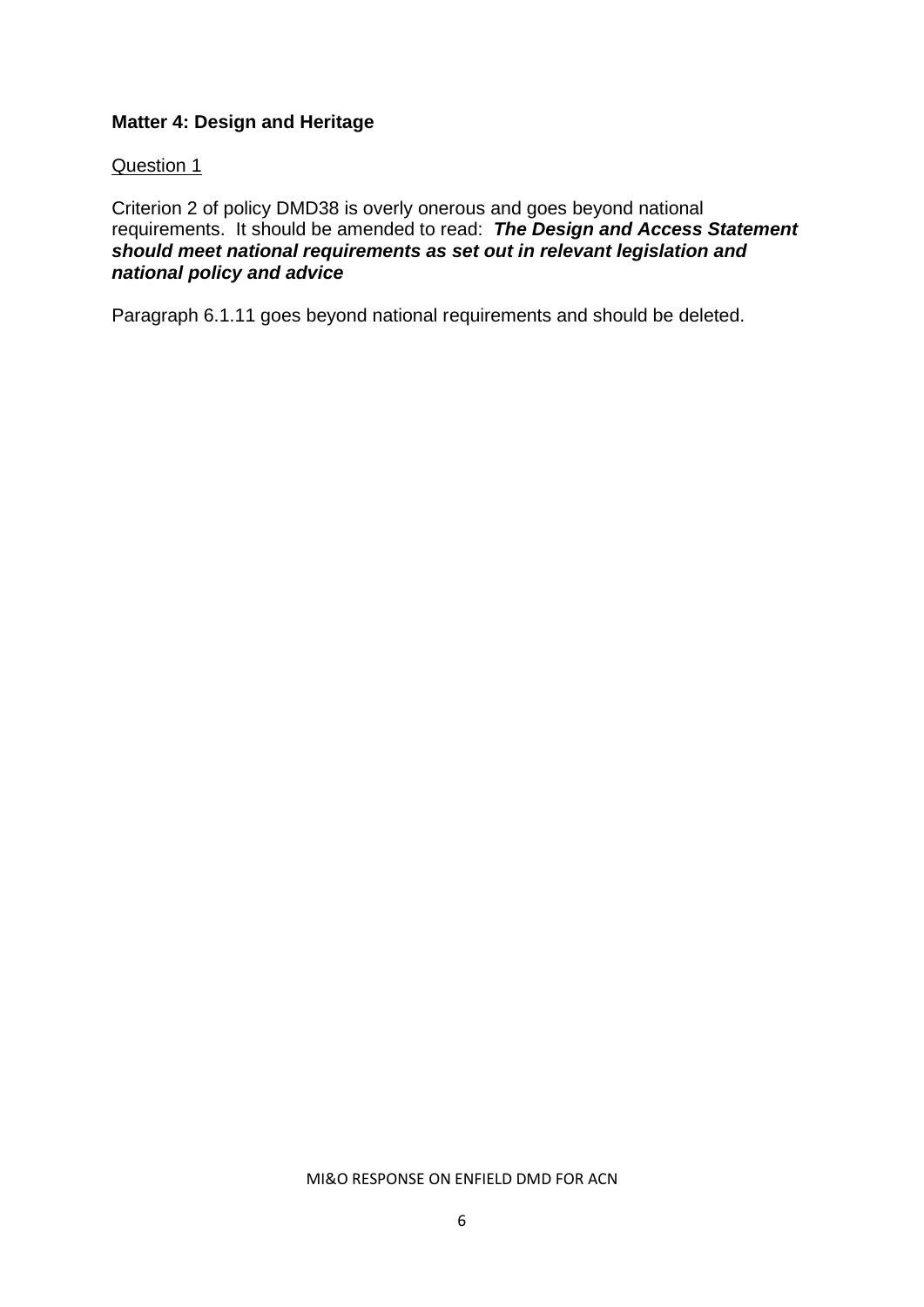# **Matter 5: Transport and Parking**

# Question 1

Part 4 of policy DMD45 should be amended as follows:

*'Residential developments providing parking below London Plan Standards will only normally be approved if the site...'*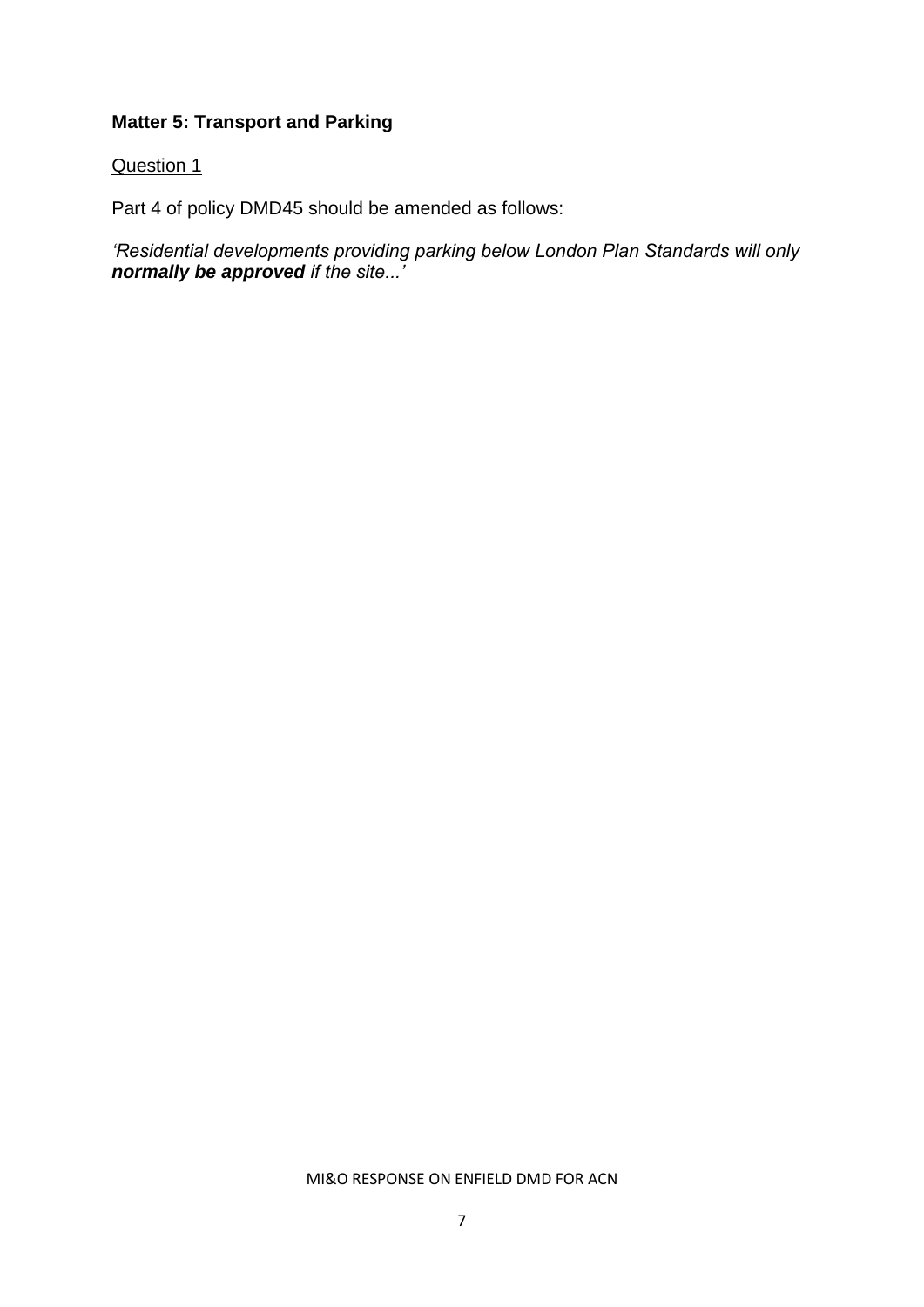# **Matter 6: Climate Change and Environmental Protection**

#### Question 1

The reference to 'all development' in paragraph 2 of Policy DMD49 is unduly onerous. The requirement should differentiate between householder, minor and major development, preferably in an SPD.

This will bring the policy into line with the NPPF (paragraph 174).